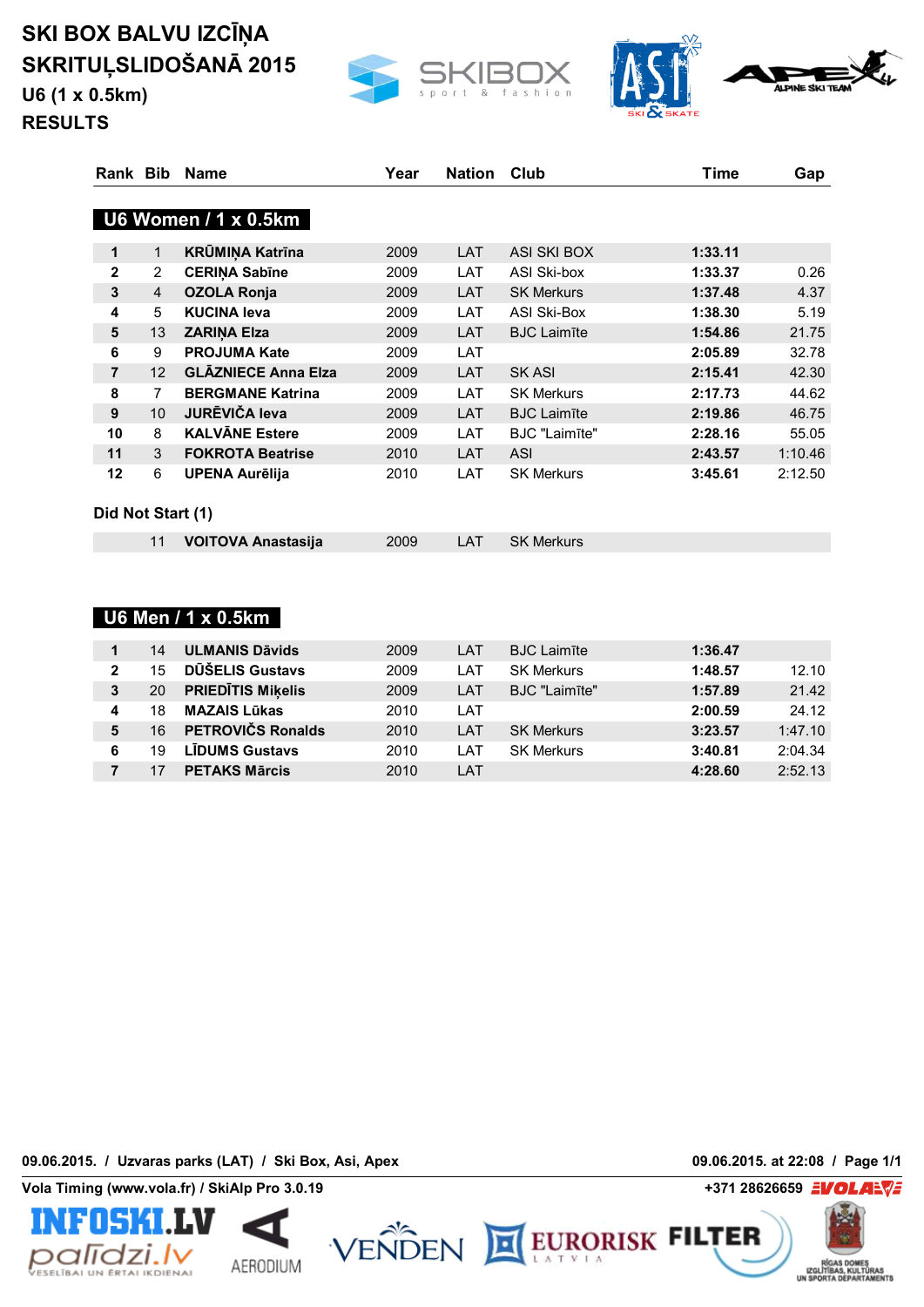**U8 (1 x 1.0km)**





**RESULTS**

| Rank Bib     |    | <b>Name</b>                       | Year | <b>Nation</b> | Club        | <b>Time</b> | Gap     |
|--------------|----|-----------------------------------|------|---------------|-------------|-------------|---------|
|              |    | U8 Women $\overline{7}$ 1 x 1.0km |      |               |             |             |         |
| 1            | 26 | <b>NOVIKOVA Alina</b>             | 2007 | LAT           | ASI SKI-BOX | 2:24.92     |         |
| $\mathbf{2}$ | 22 | <b>EIHMANE Amanda</b>             | 2007 | LAT           | ASI/SKI-BOX | 2:28.52     | 3.60    |
| 3            | 28 | <b>EZERA Evita</b>                | 2007 | LAT           | ASI SKI BOX | 2:35.57     | 10.65   |
| 4            | 24 | <b>CERINA Alise</b>               | 2007 | LAT           | ASI Ski-box | 2:48.91     | 23.99   |
| 5            | 25 | <b>STUMBRE Laine</b>              | 2007 | LAT           | Apex        | 2:51.52     | 26.60   |
| 6            | 23 | <b>OZOLA Eva</b>                  | 2008 | LAT           | Pantera     | 2:51.90     | 26.98   |
| 7            | 21 | <b>KAŽE Megija</b>                | 2008 | LAT           | ASI SKI-BOX | 3:28.14     | 1:03.22 |
| 8            | 27 | <b>KAŽE Emīlija</b>               | 2007 | LAT           | ASI SKI-BOX | 3:28.18     | 1:03.26 |

### **U8 Men / 1 x 1.0km**

|              | 31                | <b>MAZAIS Krišs</b>           | 2007 | LAT | <b>SK Apex</b> | 2:33.13 |       |  |  |  |  |
|--------------|-------------------|-------------------------------|------|-----|----------------|---------|-------|--|--|--|--|
| $\mathbf{2}$ | 29                | <b>VASARAUDZIS Kristofers</b> | 2008 | LAT | ASI Ski-box    | 2:35.94 | 2.81  |  |  |  |  |
| 3            | 139               | <b>NEZNAMOVS Kistaps</b>      | 2007 | LAT |                | 2:36.04 | 2.91  |  |  |  |  |
| 4            | 30                | <b>KONRADS Ralfs</b>          | 2007 | LAT | Laimīte        | 2:39.35 | 6.22  |  |  |  |  |
| 5            | 34                | <b>MUŠKA Ernests</b>          | 2007 | LAT | SK ASI         | 2:42.81 | 9.68  |  |  |  |  |
| 6            | 144               | <b>STERMANIS Rudolfs</b>      | 2008 | LAT |                | 2:58.88 | 25.75 |  |  |  |  |
|              | 32                | <b>GRITANS Gustavs</b>        | 2008 | LAT | SK Apex        | 3:03.65 | 30.52 |  |  |  |  |
|              |                   |                               |      |     |                |         |       |  |  |  |  |
|              | Did Not Start (1) |                               |      |     |                |         |       |  |  |  |  |

|  | 33 BEIKMANIS Hugo | 2007 | LAT | Apex |
|--|-------------------|------|-----|------|
|  |                   |      |     |      |

**09.06.2015. / Uzvaras parks (LAT) / Ski Box, Asi, Apex 09.06.2015. at 22:09 / Page 1/1**







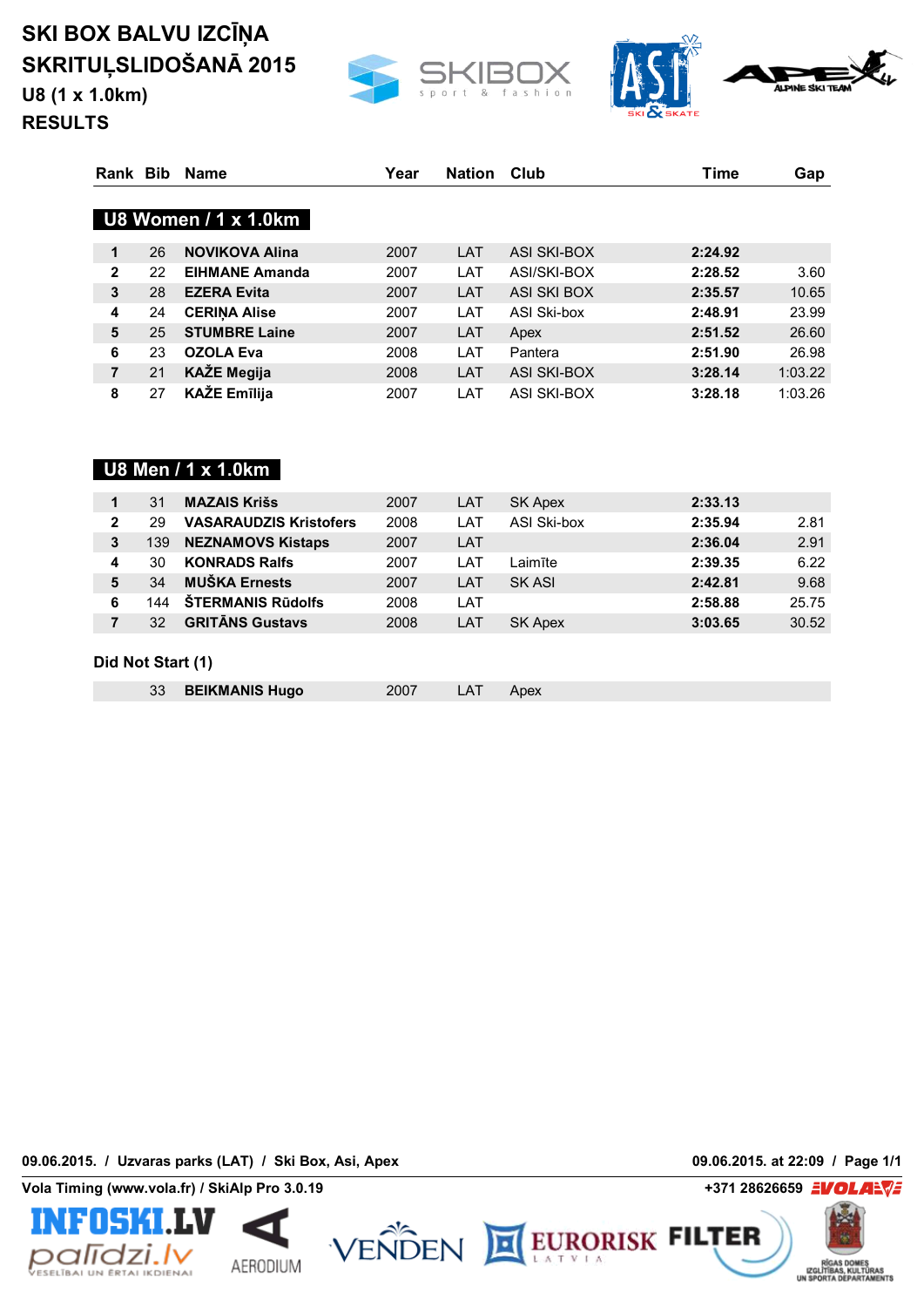**SKI BOX BALVU IZCĪŅA SKRITUĻSLIDOŠANĀ 2015 FITNESS1 (1 x 1.0km)**





**RESULTS**

| Rank Bib       |     | <b>Name</b>                | Year | <b>Nation</b> | Club<br>Time                     |         | Gap     |
|----------------|-----|----------------------------|------|---------------|----------------------------------|---------|---------|
|                |     |                            |      |               |                                  |         |         |
|                |     | FITNESS1 Women / 1 x 1.0km |      |               |                                  |         |         |
| 1              | 98  | <b>KISIELA Beatrise</b>    | 2005 | <b>LAT</b>    | <b>SK Merkurs</b>                | 2:52.20 |         |
| $\overline{2}$ | 99  | <b>SAVRUCKA Marija</b>     | 2008 | LAT           | <b>ASI SkiBox</b>                | 2:56.31 | 4.11    |
| 3              | 97  | <b>LĀCE Annija</b>         | 2006 | <b>LAT</b>    | <b>BJC</b> "Laim <sub>Ite"</sub> | 3:05.42 | 13.22   |
| 4              | 105 | <b>BERGMANE Estere</b>     | 2006 | <b>LAT</b>    | <b>SK Merkurs</b>                | 3:09.43 | 17.23   |
| 5              | 100 | <b>KALNINA Marsela</b>     | 2006 | <b>LAT</b>    | <b>SK Merkurs</b>                | 3:09.53 | 17.33   |
| 6              | 145 | <b>BISTERE Līva</b>        | 2006 | LAT           |                                  | 3:10.08 | 17.88   |
| $\overline{7}$ | 104 | <b>SNIKERE Sofija Tina</b> | 2008 | LAT           | <b>BJC</b> "Laimīte"             | 3:11.49 | 19.29   |
| 8              | 141 | <b>BIRZNIECE Anna</b>      | 2007 | LAT           |                                  | 3:15.88 | 23.68   |
| 9              | 96  | <b>BERNGARDE Adrianna</b>  | 2006 | <b>LAT</b>    |                                  | 3:22.55 | 30.35   |
| 10             | 101 | LIDUMA Elza                | 2007 | LAT           | <b>SK Merkurs</b>                | 3:29.00 | 36.80   |
| 11             | 103 | <b>BERGMANE Denize</b>     | 2008 | LAT           | <b>SK Merkurs</b>                | 3:37.93 | 45.73   |
| 12             | 106 | <b>INDANE Līva</b>         | 2008 | LAT           | <b>SK Merkurs</b>                | 3:50.18 | 57.98   |
| 13             | 102 | <b>BLUMENTALE Marta</b>    | 2007 | <b>LAT</b>    | <b>SK Merkurs</b>                | 3:52.54 | 1:00.34 |
| 14             | 150 | <b>MIEZĪTE Adriana</b>     | 2008 | LAT           |                                  | 5:24.12 | 2:31.92 |

### **FITNESS1 Men / 1 x 1.0km**

| 1            | 108 | <b>OZOLS Uldis</b>       | 2005 | LAT | Pantera                        | 2:39.95 |         |
|--------------|-----|--------------------------|------|-----|--------------------------------|---------|---------|
| $\mathbf{2}$ | 137 | PETKEVIČS Aleksandrs     | 2006 | LAT |                                | 2:41.57 | 1.62    |
| 3            | 115 | <b>VĀCIETIS Gustavs</b>  | 2007 | LAT | ASI SKIBOX                     | 2:52.69 | 12.74   |
| 4            | 113 | ŠAUDIŅŠ Rodrigo          | 2008 | LAT | <b>BJC</b> Laim <sub>Ite</sub> | 2:54.50 | 14.55   |
| 5            | 107 | <b>OZOLS Darens</b>      | 2006 | LAT | <b>SK Merkurs</b>              | 3:00.90 | 20.95   |
| 6            | 116 | <b>BERGMANIS Gustavs</b> | 2006 | LAT | <b>SK Merkurs</b>              | 3:09.20 | 29.25   |
| 7            | 149 | <b>RUTKIS Ričards</b>    | 2008 | LAT | <b>SK Merkurs</b>              | 3:16.18 | 36.23   |
| 8            | 114 | <b>BITANS Aivars</b>     | 2008 | LAT | <b>SK Merkurs</b>              | 3:41.67 | 1:01.72 |
| 9            | 146 | <b>BISTERS Toms</b>      | 2006 | LAT |                                | 3:46.55 | 1:06.60 |
| 10           | 112 | <b>KRASTINŠ Ronalds</b>  | 2008 | LAT | Laimīte BJC                    | 4:13.91 | 1:33.96 |
| 11           | 110 | <b>PETROVIČS Ralfs</b>   | 2007 | LAT | <b>SK Merkurs</b>              | 4:19.64 | 1:39.69 |
|              |     |                          |      |     |                                |         |         |

#### **Did Not Start (1)**

| 109 KUZNECOVS Oskars | 2005 | LAT | ASI-SKIBOX |  |
|----------------------|------|-----|------------|--|

**09.06.2015. / Uzvaras parks (LAT) / Ski Box, Asi, Apex 09.06.2015. at 22:09 / Page 1/1**





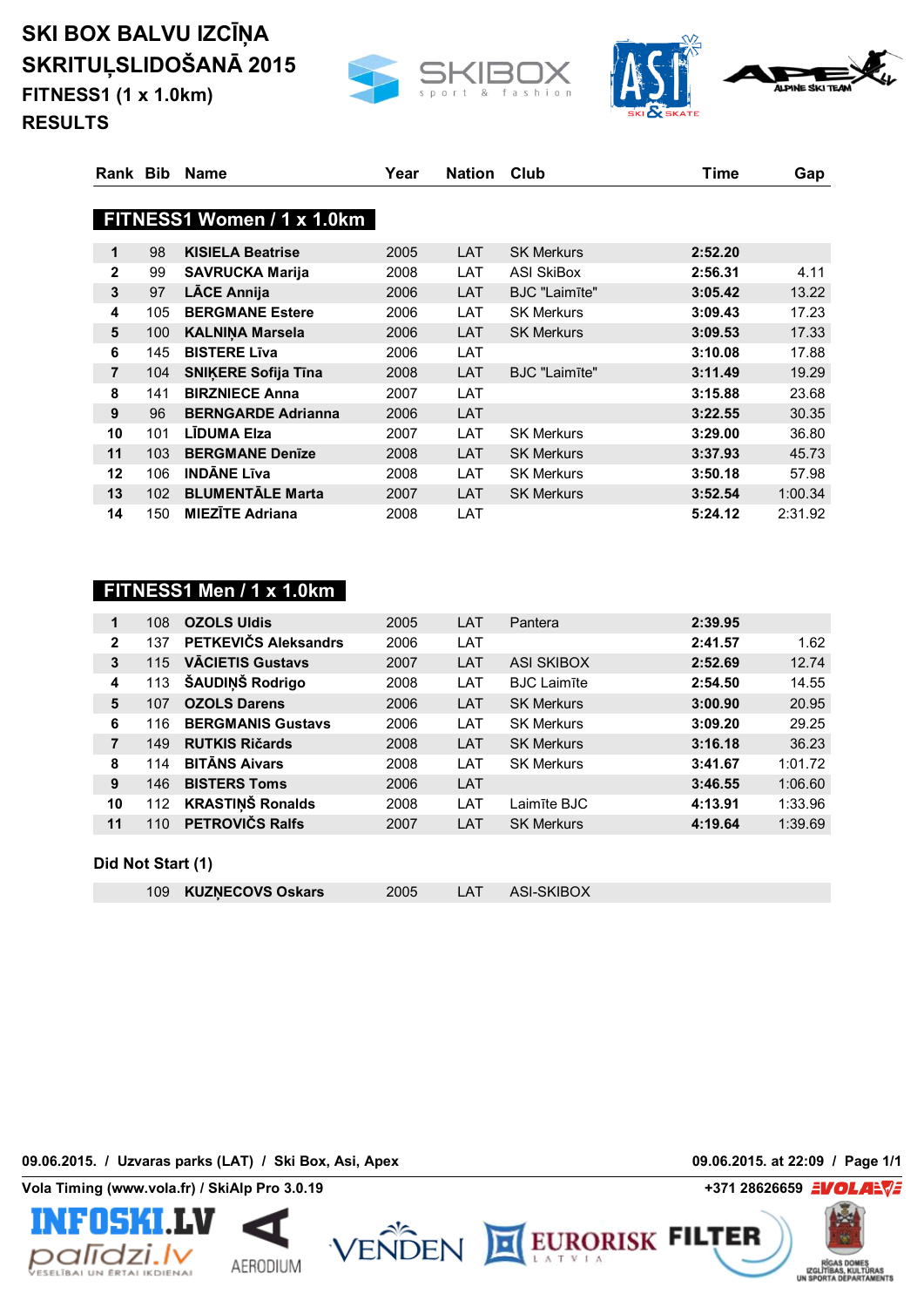### **SKI BOX BALVU IZCĪŅA SKRITUĻSLIDOŠANĀ 2015 U10, FITNESS2 - FITNESS4 (2 x 1.2km)**





**RESULTS**

| Rank Bib |    | Name                         | Year | <b>Nation</b> | Club          | Inter 1 Rank   | Time    | Gap     |
|----------|----|------------------------------|------|---------------|---------------|----------------|---------|---------|
|          |    | U10 Women / 2 x 1.2km        |      |               |               |                |         |         |
| 1        | 39 | <b>KRÜMINA Anna</b>          | 2006 | LAT           | ASI SKI BOX   | (2)<br>3:06.90 | 6:07.70 |         |
| 2        | 36 | <b>GROSBERGA Ance</b>        | 2005 | LAT           | ASI SKI BOX   | 3:06.72<br>(1) | 6:08.35 | 0.65    |
| 3        | 40 | <b>KUCINA Ance</b>           | 2005 | LAT           | ASI Ski-Box   | 3:07.15<br>(4) | 6:08.50 | 0.80    |
| 4        | 38 | <b>JURĒVICA Loreta Luīze</b> | 2006 | LAT           | ASI Ski-Box   | (3)<br>3:07.04 | 6:43.01 | 35.31   |
| 5        | 37 | <b>KALVĀNE Katrīna</b>       | 2005 | LAT           | BJC "Laimīte" | (6)<br>4:23.05 | 8:38.48 | 2:30.78 |
| 6        | 35 | <b>ŠATKOVSKA Dita</b>        | 2006 | LAT           | Asi-sky box   | (5)<br>4:17.38 | 8:41.43 | 2:33.73 |

#### **U10 Men / 2 x 1.2km**

|   | 45  | <b>LAŠČENKO Nikita</b>  | 2005 | LAT | ASI Ski-Box        | 3:01.69 | (2) | 5:55.06 |         |
|---|-----|-------------------------|------|-----|--------------------|---------|-----|---------|---------|
|   | 42  | <b>MAZAIS Dāvis</b>     | 2005 | LAT | SK Apex            | 3:01.61 | (1) | 5:55.18 | 0.12    |
|   | 44  | <b>KREITALS Rainers</b> | 2005 | LAT | asi-ski box        | 3:10.58 | (3) | 6:23.02 | 27.96   |
|   | 140 | <b>PILMANIS Alens</b>   | 2005 | AT  | ASI                | 3:41.39 | (5) | 7:30.47 | 1:35.41 |
|   | 41  | <b>VAITEKS Ričards</b>  | 2005 | LAT | <b>BJC Laimīte</b> | 3:41.20 | (4) | 7:38.57 | 1:43.51 |
| 6 | 46  | <b>KALETOVS Aleksis</b> | 2006 | _AT | ASI Ski-Box        | 3:49.41 | (6) | 8:00.90 | 2:05.84 |
|   | 43  | <b>KALNINŠ Rolands</b>  | 2005 | LAT |                    | 4:05.42 | (7) | 8:44.28 | 2:49.22 |

#### **FITNESS2 Women / 2 x 1.2km**

|  | 118 ULMANE Katrīna Anna | 2003 | LAT        | <b>BJC Laimīte</b> | $3:43.41$ (2) |     | 7:45.23 |         |
|--|-------------------------|------|------------|--------------------|---------------|-----|---------|---------|
|  | 2 119 ČIRKŠE Agate      | 2004 | I AT       | SK Merkurs         | $3:17.09$ (1) |     | 7:53.60 | 8.37    |
|  | 120 ZAVJALOVA Polina    | 2004 | <b>LAT</b> | SK Merkurs         | $4:12.34$ (3) |     | 8:37.09 | 51.86   |
|  | 4 117 LĪDUMA Marta      | 2004 | I AT       | SK Merkurs         | 4:26.01       | (4) | 8:49.10 | 1:03.87 |

#### **FITNESS2 Men / 2 x 1.2km**

|  | 123 <b>EGLITIS Armands</b> | 2003     | LAT  | Laimite     | $3:49.47$ (1) | 7:57.41 |         |
|--|----------------------------|----------|------|-------------|---------------|---------|---------|
|  | 2 122 KRASTIŅŠ Valters     | 2004     | LAT. | Laimīte BJC | 4:23.25 (2)   | 8:50.37 | 52.96   |
|  | 3 121 KAPANSKIS Aleksandrs | 2002 LAT |      |             | $4:39.17$ (3) | 9:16.98 | 1:19.57 |

#### **FITNESS4 Women / 2 x 1.2km**

| 124 | <b>AGLIŠA Vineta</b>  | 1983 | LAT  |             | 3:01.48 | (1) | 6:11.96 |         |
|-----|-----------------------|------|------|-------------|---------|-----|---------|---------|
| 131 | <b>PRIEDĪTE Inga</b>  | 1975 | LAT  |             | 3:10.42 | (2) | 6:40.48 | 28.52   |
| 127 | <b>PETAKA leva</b>    | 1971 | LAT  |             | 3:26.55 | (3) | 7:01.80 | 49.84   |
| 126 | KOKINA Laila          | 1969 | LAT  |             | 4:20.16 | (4) | 8:41.00 | 2:29.04 |
|     | 128 JAUNSPROGE Linda  | 1980 | LAT  | ASI SKI-BOX | 4:42.76 | (5) | 9:06.02 | 2:54.06 |
| 129 | <b>FREIBERGA Zane</b> | 1983 | ∟AT. |             | 4:49.86 | (6) | 9:23.59 | 3:11.63 |

#### **09.06.2015. / Uzvaras parks (LAT) / Ski Box, Asi, Apex 09.06.2015. at 23:02 / Page 1/2**





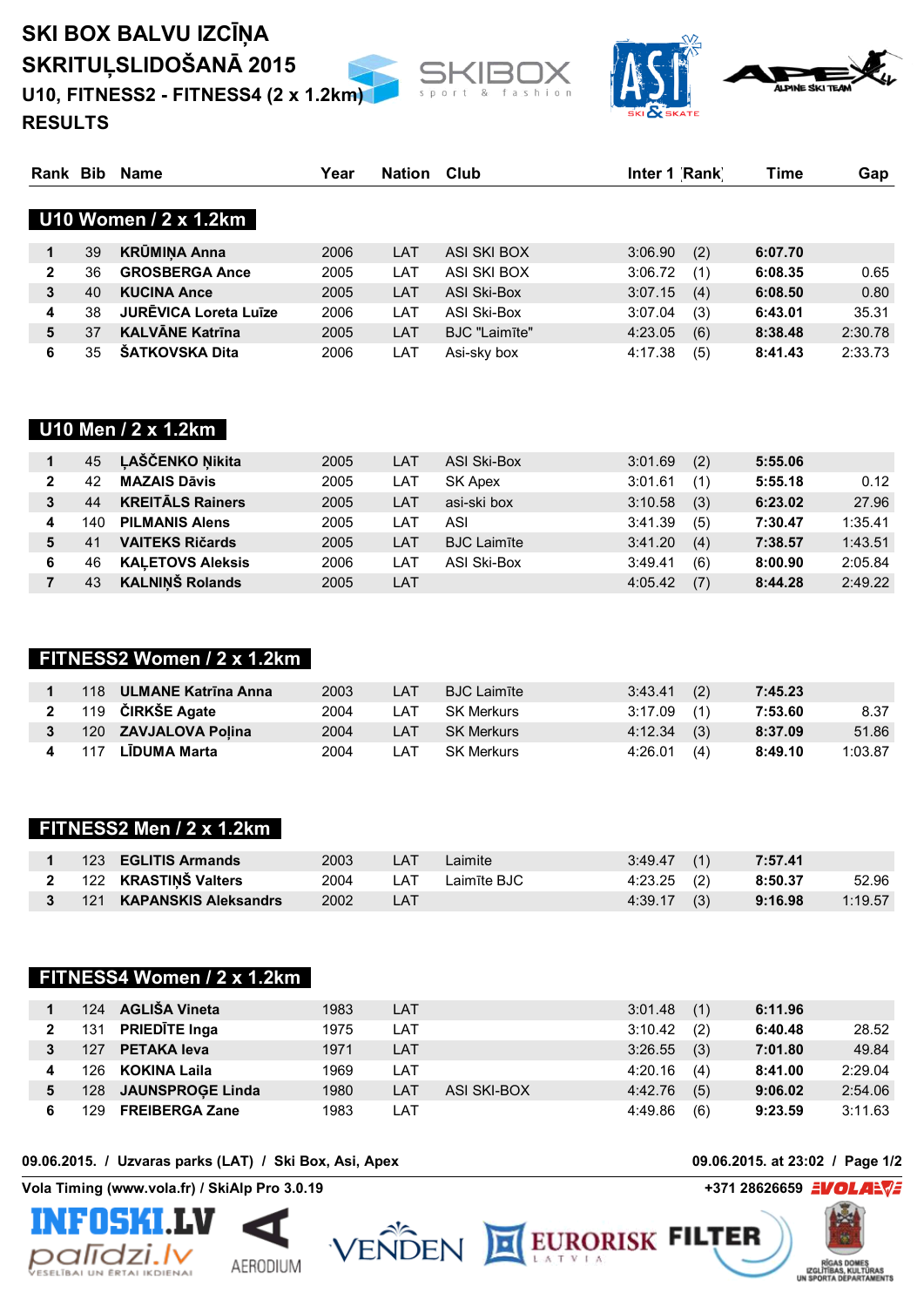**SKI BOX BALVU IZCĪŅA SKRITUĻSLIDOŠANĀ 2015 U10, FITNESS2 - FITNESS4 (2 x 1.2km) RESULTS**





| Rank Bib Name      | Year | <b>Nation Club</b> |               | Inter 1 Rank | Time | Gap |
|--------------------|------|--------------------|---------------|--------------|------|-----|
| Did Not Start (1)  |      |                    |               |              |      |     |
| 125 SNIKERE Gunita | 1978 | LAT                | BJC "Laimīte" |              |      |     |
|                    |      |                    |               |              |      |     |
|                    |      |                    |               |              |      |     |

#### **FITNESS4 Men / 2 x 1.2km**

|     | 148 GLĀZNIEKS Jānis      | 1975 | <b>LAT</b> | $3:07.56$ (1) |     | 6:18.96 |         |
|-----|--------------------------|------|------------|---------------|-----|---------|---------|
|     | 151 <b>MAZAIS Mārcis</b> | 1979 | LAT        | $3:19.65$ (2) |     | 6:36.51 | 17.55   |
|     | 135 KREITĀLS Leons       | 1977 | LAT        | 3:20.09       | (3) | 6:47.01 | 28.05   |
|     | 133 <b>ZARIŅŠ Dainis</b> | 1982 | LAT        | 3:20.24       | (4) | 6:47.86 | 28.90   |
| 134 | <b>PROJUMS Dainis</b>    | 1972 | LAT        | 4:50.41       | (5) | 9:19.06 | 3:00.10 |

**09.06.2015. / Uzvaras parks (LAT) / Ski Box, Asi, Apex 09.06.2015. at 23:02 / Page 2/2**





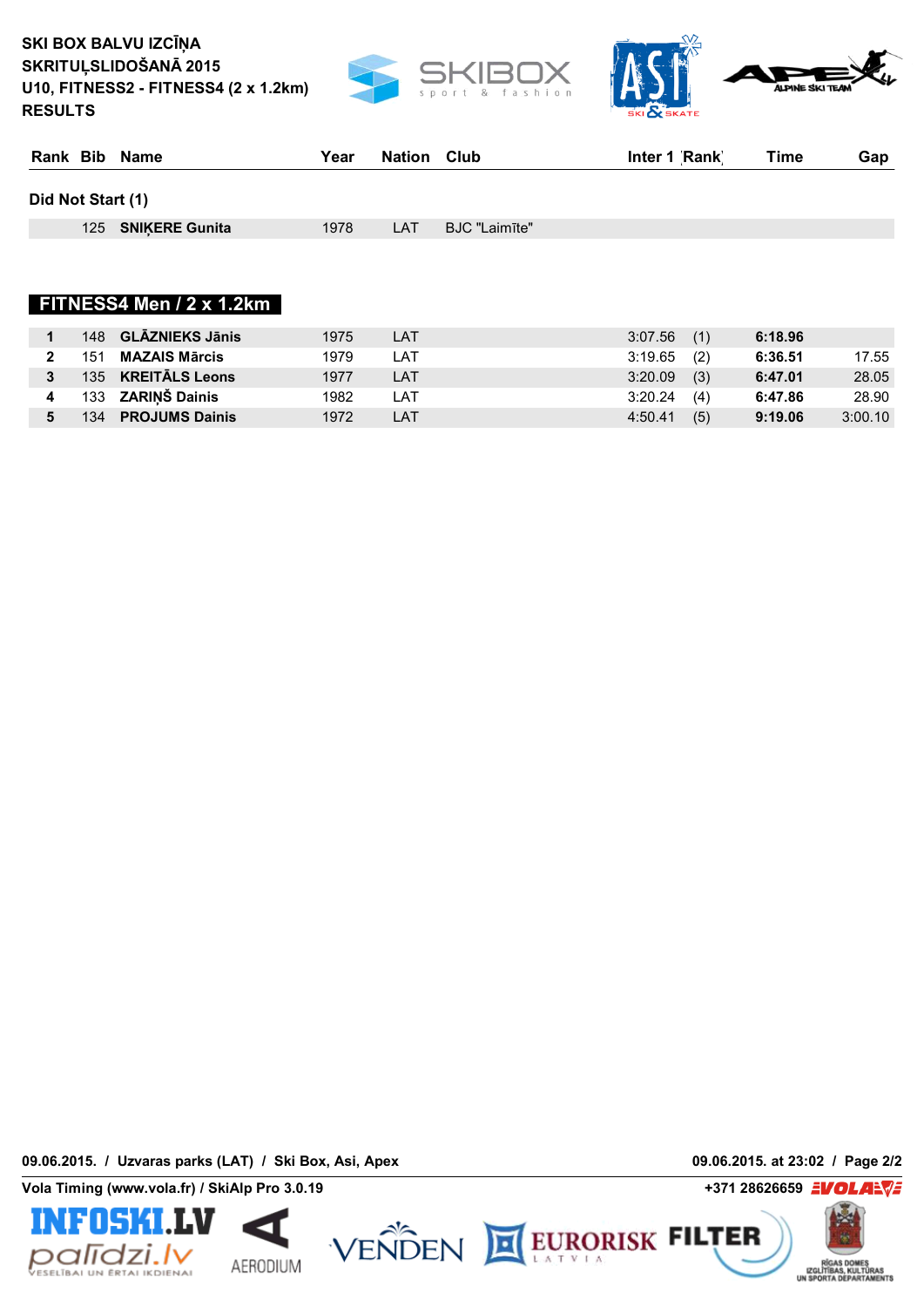**U12, U14 (4 x 1.2km)**





**RESULTS**

| Rank              | <b>Bib</b> | <b>Name</b>                        | Year | <b>Nation</b> |         | Inter 1 (Rank) |         | Inter 2 (Rank) |          | Inter 3 (Rank) |          | Gap     |
|-------------------|------------|------------------------------------|------|---------------|---------|----------------|---------|----------------|----------|----------------|----------|---------|
|                   |            | U12 Women / 4 x 1.2km              |      |               |         |                |         |                |          |                |          |         |
|                   |            |                                    |      |               |         |                |         |                |          |                |          |         |
| $\mathbf{1}$      | 49         | <b>SNIKERE Patricija Elizabete</b> | 2004 | LAT           | 2:46.49 | (2)            | 5:35.65 | (2)            | 8:18.36  | (1)            | 10:57.20 |         |
| $\mathbf{2}$      | 50         | <b>PRIEDĪTE Agate</b>              | 2004 | LAT           | 2:46.29 | (1)            | 5:35.57 | (1)            | 8:18.48  | (2)            | 10:57.89 | 0.69    |
| 3                 | 47         | <b>KREITÄLE Līva</b>               | 2003 | LAT           | 2:58.05 | (3)            | 6:07.11 | (3)            | 9:20.15  | (3)            | 12:28.71 | 1:31.51 |
| 4                 | 51         | <b>CERINA Marta</b>                | 2004 | LAT           | 3:04.70 | (4)            | 6:17.88 | (4)            | 9:37.31  | (4)            | 12:54.59 | 1:57.39 |
| 5                 | 48         | <b>MIGLINIECE Ance Ramona</b>      | 2004 | LAT           | 3:35.72 | (5)            | 7:31.38 | (5)            | 11:29.11 | (5)            | 15:32.66 | 4:35.46 |
|                   |            |                                    |      |               |         |                |         |                |          |                |          |         |
|                   |            | U12 Men / 4 x 1.2km                |      |               |         |                |         |                |          |                |          |         |
| $\mathbf{1}$      | 55         | <b>KOKINS Viktors</b>              | 2003 | LAT           | 2:24.33 | (1)            | 5:00.33 | (1)            | 7:45.72  | (1)            | 10:42.54 |         |
| $\overline{2}$    | 57         | <b>ORDELOVSKIS Rihards</b>         | 2004 | LAT           | 2:52.72 | (2)            | 5:43.60 | (2)            | 8:31.14  | (2)            | 11:21.83 | 39.29   |
| 3                 | 143        | <b>ŠTERMANIS Māris</b>             | 2004 | LAT           | 2:53.69 | (3)            | 5:50.15 | (3)            | 8:47.90  | (3)            | 12:05.17 | 1:22.63 |
| 4                 | 54         | <b>MIGLINIEKS Arturs Andris</b>    | 2004 | LAT           | 2:58.24 | (4)            | 6:20.95 | (4)            | 9:32.65  | (4)            | 12:45.08 | 2:02.54 |
| 5                 | 52         | SŪNA Ādams                         | 2004 | LAT           | 3:10.32 | (5)            | 6:33.40 | (5)            | 10:02.71 | (5)            | 13:35.03 | 2:52.49 |
| 6                 | 56         | <b>ABELE Gustavs Harijs</b>        | 2003 | LAT           | 3:35.30 | (6)            | 7:22.48 | (6)            | 11:06.04 | (6)            | 14:55.14 | 4:12.60 |
| Did Not Start (1) |            |                                    |      |               |         |                |         |                |          |                |          |         |
|                   | 53         | <b>BEIKMANIS Roberts</b>           | 2004 | LAT           |         |                |         |                |          |                |          |         |
|                   |            |                                    |      |               |         |                |         |                |          |                |          |         |
|                   |            |                                    |      |               |         |                |         |                |          |                |          |         |
|                   |            | U14 Women / 4 x 1.2km              |      |               |         |                |         |                |          |                |          |         |
| 1                 | 59         | <b>SAVRUCKA Alina</b>              | 2002 | LAT           | 2:46.35 | (2)            | 5:35.92 | (2)            | 8:18.70  | (1)            | 10:57.29 |         |
| $\mathbf{2}$      | 58         | <b>TREKTERE Katrina Lina</b>       | 2001 | LAT           | 2:46.69 | (3)            | 5:36.07 | (3)            | 8:20.04  | (3)            | 11:01.75 | 4.46    |
| 3                 | 60         | <b>PETERSONE Santa</b>             | 2002 | LAT           | 2:46.11 | (1)            | 5:35.88 | (1)            | 8:19.79  | (2)            | 11:02.63 | 5.34    |
|                   |            |                                    |      |               |         |                |         |                |          |                |          |         |
|                   |            |                                    |      |               |         |                |         |                |          |                |          |         |
|                   |            | U14 Men / 4 x 1.2km                |      |               |         |                |         |                |          |                |          |         |
| 1                 | 62         | <b>DERNOVS Haralds</b>             | 2001 | LAT           | 2:22.82 | (2)            | 4:50.30 | (1)            | 7:21.95  | (1)            | 9:42.41  |         |
| $\mathbf{2}$      | 61         | <b>PETAKS Rodžers</b>              | 2001 | LAT           | 2:22.64 | (1)            | 4:50.40 | (2)            | 7:22.09  | (2)            | 9:42.43  | 0.02    |
| 3                 | 63         | <b>REINSONS Sandis</b>             | 2002 | LAT           | 2:49.77 | (4)            | 5:43.40 | (4)            | 8:31.04  | (4)            | 11:09.95 | 1:27.54 |
| 4                 | 138        | <b>NEZNAMOVS Edgars</b>            | 2002 | LAT           | 2:49.61 | (3)            | 5:43.35 | (3)            | 8:30.90  | (3)            | 11:11.00 | 1:28.59 |
|                   |            |                                    |      |               |         |                |         |                |          |                |          |         |

**09.06.2015. / Uzvaras parks (LAT) / Ski Box, Asi, Apex 09.06.2015. at 22:11 / Page 1/1**

**Vola Timing (www.vola.fr) / SkiAlp Pro 3.0.19 +371 28626659**





EURORISK FILTER

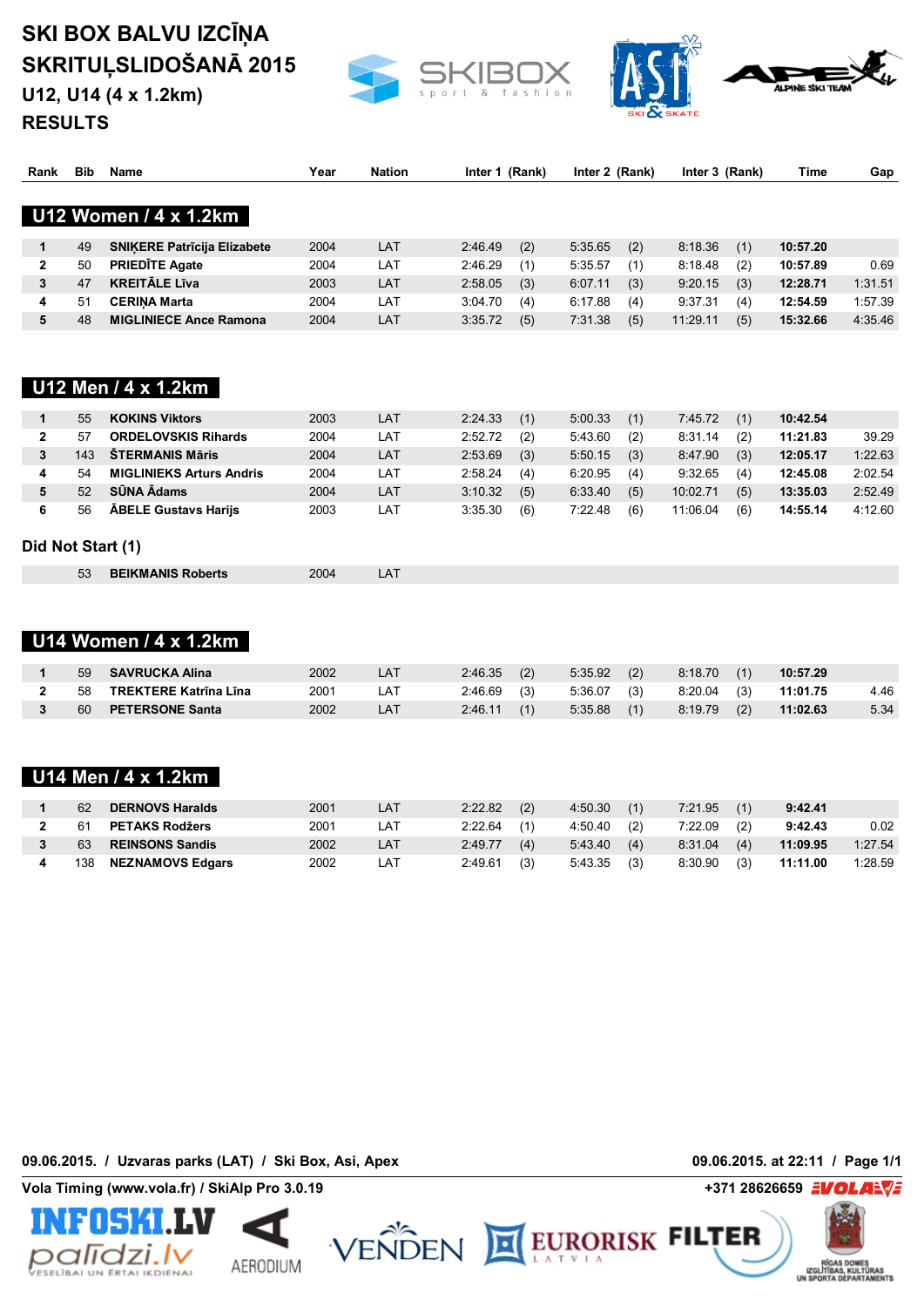**J, P, M (4 x 1.2km)**





**RESULTS**

| Rank Bib       |     | <b>Name</b>                                           | Year | Categor (Rank) |     | <b>Nation</b> | Inter 1 (Rank) |     | Inter 2 (Rank) |     | Inter 3 (Rank) |     | Time                           | Gap      |
|----------------|-----|-------------------------------------------------------|------|----------------|-----|---------------|----------------|-----|----------------|-----|----------------|-----|--------------------------------|----------|
|                |     |                                                       |      |                |     |               |                |     |                |     |                |     |                                |          |
|                |     | J Women / 4 x 1.2km                                   |      |                |     |               |                |     |                |     |                |     |                                |          |
| 1              | 65  | <b>KREITÄLE Laine</b>                                 | 1999 | J              | (1) | LAT           | 2:39.776       | (1) | 5:28.637       | (1) | 8:16.198       | (1) | 11:11.330                      |          |
| $\overline{2}$ | 64  | <b>STRAUME Aleksandra</b>                             | 2000 | J              | (2) | LAT           | 2:52.138       | (2) | 5:55.794       | (2) | 9:07.686       | (2) | 12:30.202                      | 1:18.872 |
| 3              | 66  | <b>BISTERE Dita</b>                                   | 1998 | J              | (3) | LAT           | 3:10.301       | (3) | 6:52.295       | (3) | 10:39.887      | (3) | 14:37.760                      | 3:26.430 |
|                |     | Did Not Start (1)                                     |      |                |     |               |                |     |                |     |                |     |                                |          |
|                | 67  | <b>DREIMANE Katrine</b>                               | 1997 | J              |     | LAT           |                |     |                |     |                |     |                                |          |
|                |     |                                                       |      |                |     |               |                |     |                |     |                |     |                                |          |
|                |     | J Men / 4 x 1.2km                                     |      |                |     |               |                |     |                |     |                |     |                                |          |
| 1              | 68  | JURDŽS Jānis                                          | 2000 | J              | (1) | LAT           | 2:16.069       | (2) | 4:43.302       | (2) | 7:10.353       | (1) | 9:33.567                       |          |
| $\overline{2}$ | 70  | <b>CEPLIS Krišjānis</b>                               | 1998 | J              | (2) | LAT           | 2:14.079       | (1) | 4:43.172       | (1) | 7:10.399       | (2) | 9:39.100                       | 5.533    |
| 3              | 73  | <b>KUGNIEKS Kristers</b>                              | 1999 | J              | (3) | LAT           | 2:17.966       | (3) | 4:44.145       | (3) | 7:14.572       | (3) | 9:50.897                       | 17.330   |
| 4              | 72  | <b>PENCIS Artis Ivo</b>                               | 1999 | J              | (4) | LAT           | 2:22.204       | (4) | 5:10.374       | (4) | 8:03.248       | (4) | 10:40.843                      | 1:07.276 |
|                |     |                                                       |      |                |     |               |                |     |                |     |                |     |                                |          |
|                |     | Did Not Start (1)                                     |      |                |     |               |                |     |                |     |                |     |                                |          |
|                | 69  | <b>SNORE Sandris</b>                                  | 1997 | J              |     | LAT           |                |     |                |     |                |     |                                |          |
|                |     | P Women / 4 x 1.2km                                   |      |                |     |               |                |     |                |     |                |     |                                |          |
| 1              | 147 | <b>KOTELLO Karīna</b>                                 | 1981 | P              | (1) | LAT           | 2:32.005       | (1) | 5:13.401       | (1) | 7:57.557       | (1) | 10:39.974                      |          |
| $\mathbf{2}$   | 74  | <b>CERINA Karīna</b>                                  | 1978 | P              | (2) | LAT           | 2:52.309       | (3) | 5:55.885       | (2) | 9:02.137       | (2) | 12:06.230                      | 1:26.256 |
| 3              | 132 | <b>GAVARINA Daiga</b>                                 | 1980 | P              | (3) | LAT           | 2:48.751       | (2) | 5:56.048       | (3) | 9:07.948       | (3) | 12:13.408                      | 1:33.434 |
| 4              | 76  | <b>DRUKA-JAUNZEME Denisa</b>                          | 1978 | P              | (4) | LAT           | 2:59.260       | (4) | 6:16.067       | (4) | 9:36.449       | (4) | 12:53.886                      | 2:13.912 |
| 5              | 142 | <b>DZELME Baiba</b>                                   | 1976 | P              | (5) | LAT           | 3:11.769       | (5) | 6:44.184       | (5) | 10:19.220      | (5) | 13:57.013                      | 3:17.039 |
|                |     | Did Not Start (2)                                     |      |                |     |               |                |     |                |     |                |     |                                |          |
|                | 75  | <b>LIEPINA Santa</b>                                  | 1992 | P              |     | LAT           |                |     |                |     |                |     |                                |          |
|                | 130 | KALNIŅA Kristiāna Arnita                              | 1995 | P              |     | LAT           |                |     |                |     |                |     |                                |          |
|                |     | Men / 4 x 1.2km                                       |      |                |     |               |                |     |                |     |                |     |                                |          |
| 1              | 71  | <b>ZNOTIŅŠ Reinis</b>                                 | 1997 | P              | (1) | LAT           | 2:13.903       | (4) | 4:35.182       | (2) | 6:44.103       | (1) | 8:57.856                       |          |
| $\mathbf{2}$   | 80  | <b>CINKS Ronalds</b>                                  | 1990 | P              | (2) | LAT           | 2:12.996       | (2) | 4:35.323       | (3) | 6:44.365       | (3) | 8:57.893                       | 0.037    |
| $\mathbf{3}$   | 82  | <b>ELJAŠĀNS Ansis</b>                                 | 1985 | P              | (3) | LAT           | 2:13.757       | (3) | 4:35.414       | (4) | 6:44.192       | (2) | 8:57.894                       | 0.038    |
| 4              | 83  | <b>BITENIEKS Lauris</b>                               | 1980 | P              | (4) | LAT           | 2:11.972       | (1) | 4:35.047       | (1) | 6:44.542       | (4) | 8:58.692                       | 0.836    |
| 5              | 77  | <b>PĒTERSONS Pēteris</b>                              | 1978 | P              | (5) | LAT           | 2:18.111       | (5) | 4:43.950       | (5) | 7:10.720       | (5) | 9:37.433                       | 39.577   |
| 6              | 78  | <b>MIEZĪTIS Arvis</b>                                 | 1983 | P              | (6) | LAT           | 2:21.464       | (6) | 4:56.912       | (6) | 7:45.677       | (6) | 10:32.206                      | 1:34.350 |
| $\overline{7}$ | 79  | <b>REFELDS Juris</b>                                  | 1986 | P              | (7) | LAT           | 2:37.158       | (7) | 5:32.473       | (7) | 8:34.982       | (7) | 11:26.537                      | 2:28.681 |
|                |     | Did Not Start (1)                                     |      |                |     |               |                |     |                |     |                |     |                                |          |
|                | 81  | <b>LAPIŅŠ Dzintars</b>                                | 1995 | P              |     | LAT           |                |     |                |     |                |     |                                |          |
|                |     |                                                       |      |                |     |               |                |     |                |     |                |     |                                |          |
|                |     | 09.06.2015 / Uzvaras parks (LAT) / Ski Box, Asi, Apex |      |                |     |               |                |     |                |     |                |     | 05.08.2015 at 00:15 / Page 1/2 |          |
|                |     | Vola Timing (www.vola.fr) / SkiAlp Pro 3.0.19         |      |                |     |               |                |     |                |     |                |     | +371 28626659 EVOLAEVE         |          |





RÍGAS DOMES<br>IZGLÍTÍBAS, KULTÚRAS<br>I SPORTA DÉPARTAMENTS